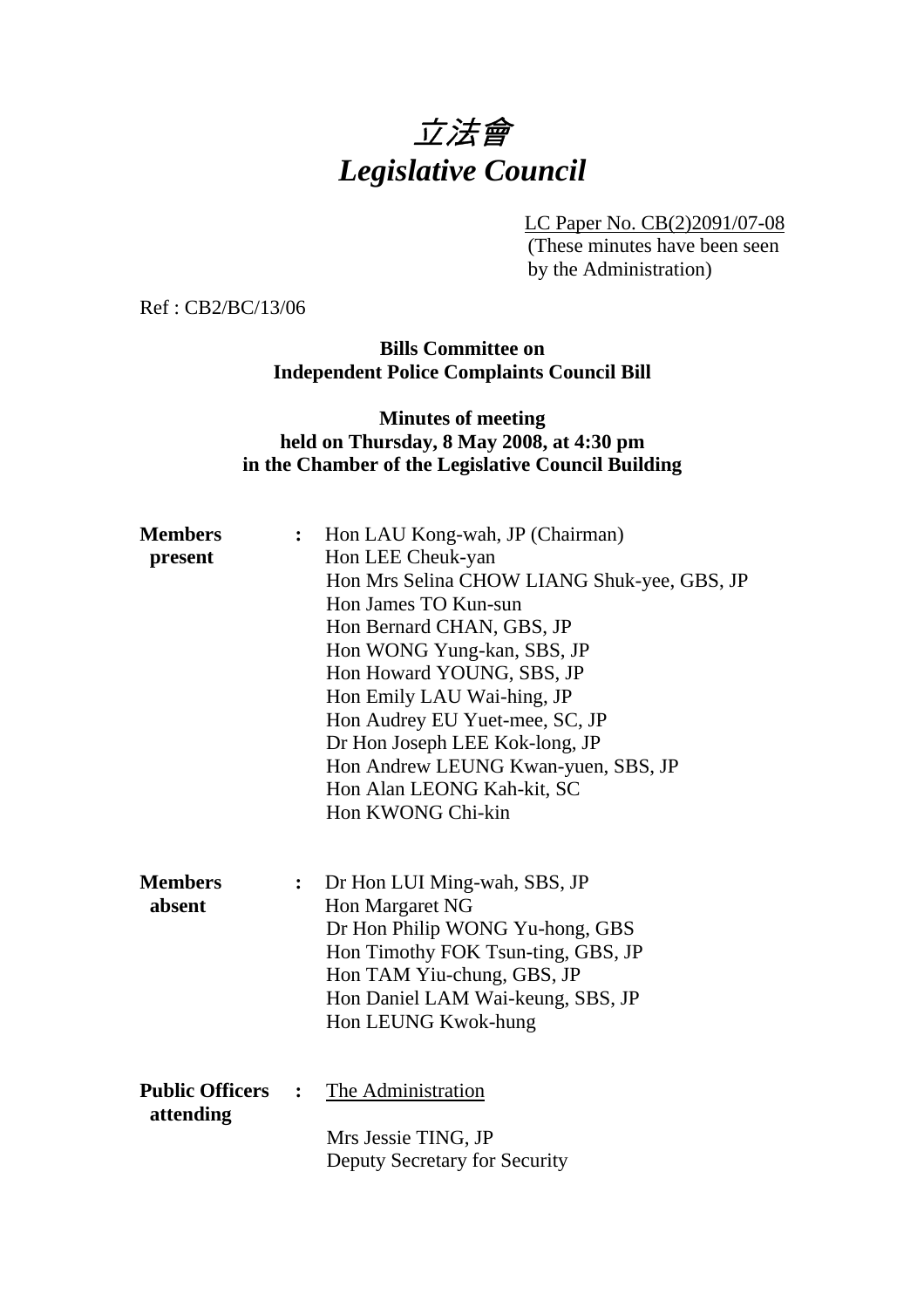|                               | Ms Manda CHAN<br>Principal Assistant Secretary for Security                                                  |
|-------------------------------|--------------------------------------------------------------------------------------------------------------|
|                               | Ms Jane LEE<br><b>Assistant Secretary for Security</b>                                                       |
|                               | Mr FAN Sik-ming<br>Chief Superintendent of Police (Complaints and Internal<br><b>Investigations Branch</b> ) |
|                               | Ms WONG Ching-han<br>Senior Inspector of Police                                                              |
|                               | Ms Fanny IP<br>Senior Assistant Law Draftsman                                                                |
|                               | Ms Lonnie NG<br><b>Senior Government Counsel</b>                                                             |
|                               | <b>Independent Police Complaints Council</b>                                                                 |
|                               | Mrs Philomena LEUNG<br>Secretary, Independent Police Complaints Council                                      |
| <b>Clerk</b> in<br>attendance | : Mrs Sharon TONG<br>Chief Council Secretary (2) 1                                                           |
| <b>Staff</b> in<br>attendance | Mr LEE Yu-sung<br>$\ddot{\cdot}$<br>Senior Assistant Legal Adviser 1                                         |
|                               | Mr Raymond LAM<br>Senior Council Secretary (2) 5                                                             |
|                               | Ms Camy YOONG<br>Clerical Assistant (2) 1                                                                    |

## **I. Continue discussion on the Bill**

1. The Bills Committee deliberated (index of proceedings attached at **Annex I**).

2. The Bills Committee requested the Administration -

(a) to review clause  $7(1)(a)$  in relation to the word "manner"; and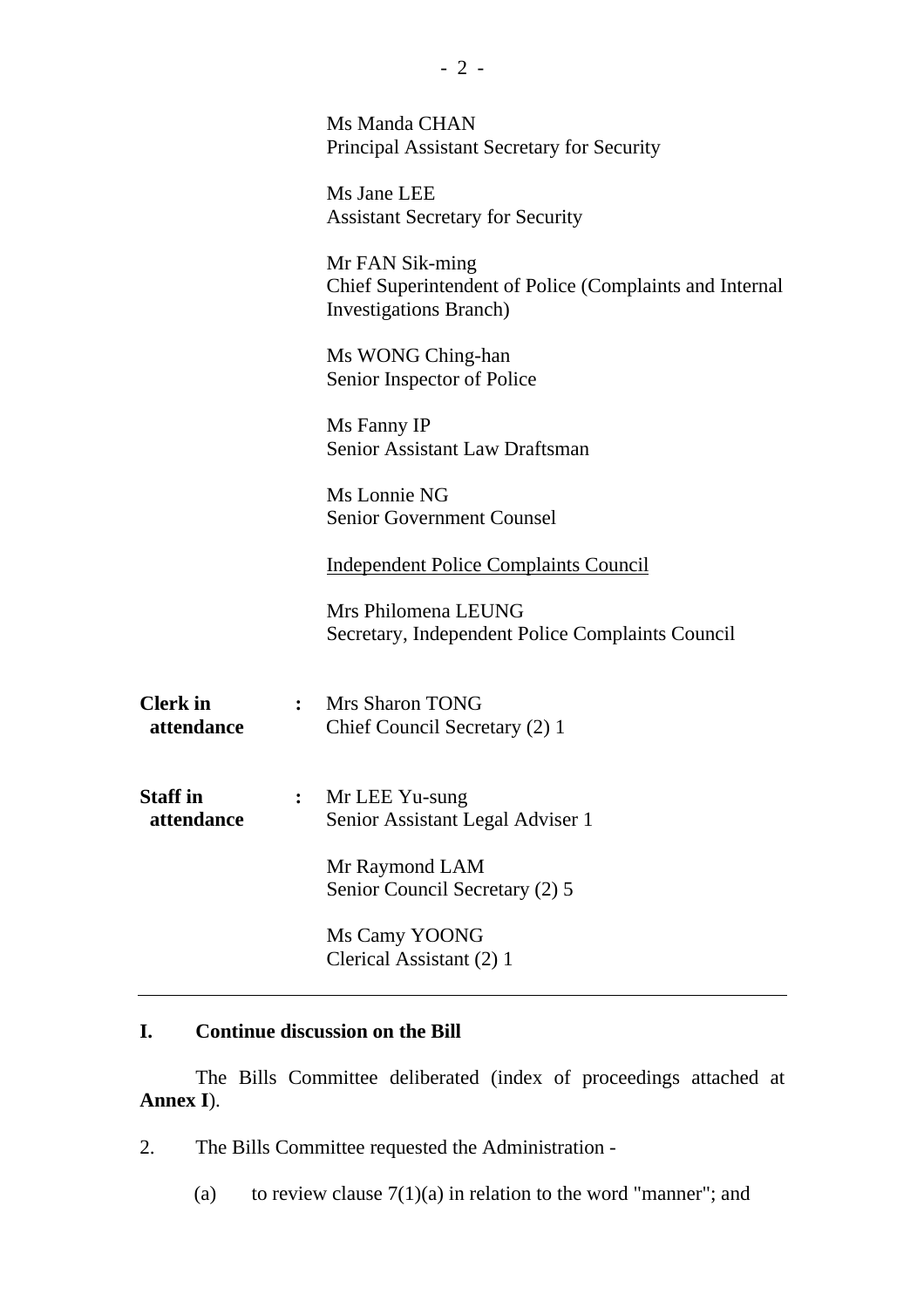- (b) to consider consolidating clause 13 and the definition of "notifiable complaint" in clause 2(1).
- 3. The Administration advised that it would propose amendments
	- (a) to confine the scope of clause 9(b) and (c) to complaints regarding the validity or technicality of summons and notice for the imposition of a fixed penalty under any enactment;
	- (b) to delete "in the opinion of the Commissioner" in clauses 10(b) and 11(b) and "the Commissioner is of the opinion" in clause 12(1) to better reflect the legislative intent that the Independent Police Complaints Council (IPCC) might provide its opinion on whether a complaint was vexatious or frivolous or made in good faith, and whether a belated complaint was of a serious nature;
	- (c) to amend clause 11 to provide expressly to the effect that a belated complaint must be categorised as a reportable complaint if it was serious in nature and met other prescribed criteria of a reportable complaint; and
	- (d) to amend clause 12 to expressly provide that a request for review must not seek the review of a reportable complaint that was classified as "for informal resolution" so as to reflect the existing practice.

4. Mr James TO indicated that he would propose amendments in respect of providing IPCC with investigative power.

5. In response to Mr James TO's suggestion to provide for a statutory mechanism for the automatic referral of any disagreement between IPCC and the Commissioner of Police to the Chief Executive for a determination, the Administration stressed that IPCC and the Police had been working in the spirit of mutual understanding and cooperation in operating the police complaints system, and the Police took IPCC's comments and recommendations seriously, and the Secretary for Security would state this point during the resumption of Second Reading debate on the Bill. In addition, clause 28 of the Bill already provided a general power for IPCC to make such reports to the Chief Executive as it thought necessary. The Administration therefore considered it unnecessary to provide for the statutory mechanism as suggested by Mr TO.

6. Chief Superintendent of Police (Complaints and Internal Investigations Branch) made a statement in response to the remarks made by the Chairman of IPCC at the meeting on 24 April 2008 as detailed in his speaking note in **Annex II**.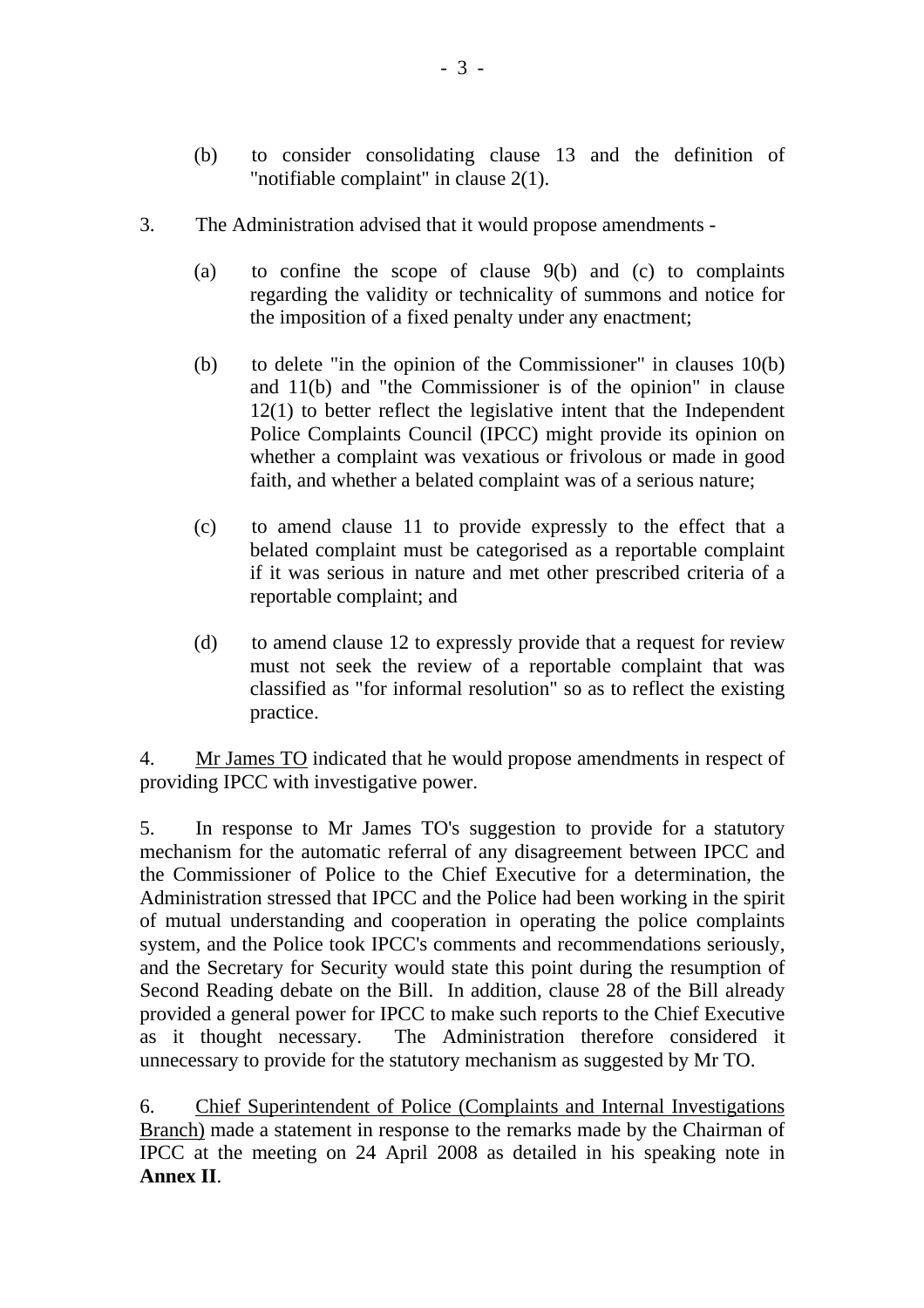# **II. Date of next meeting**

7. The Bills Committee noted that the next meeting had been scheduled for 13 May 2008 at 8:30 am.

8. The meeting ended at 6:40 pm.

Council Business Division 2 Legislative Council Secretariat 28 May 2008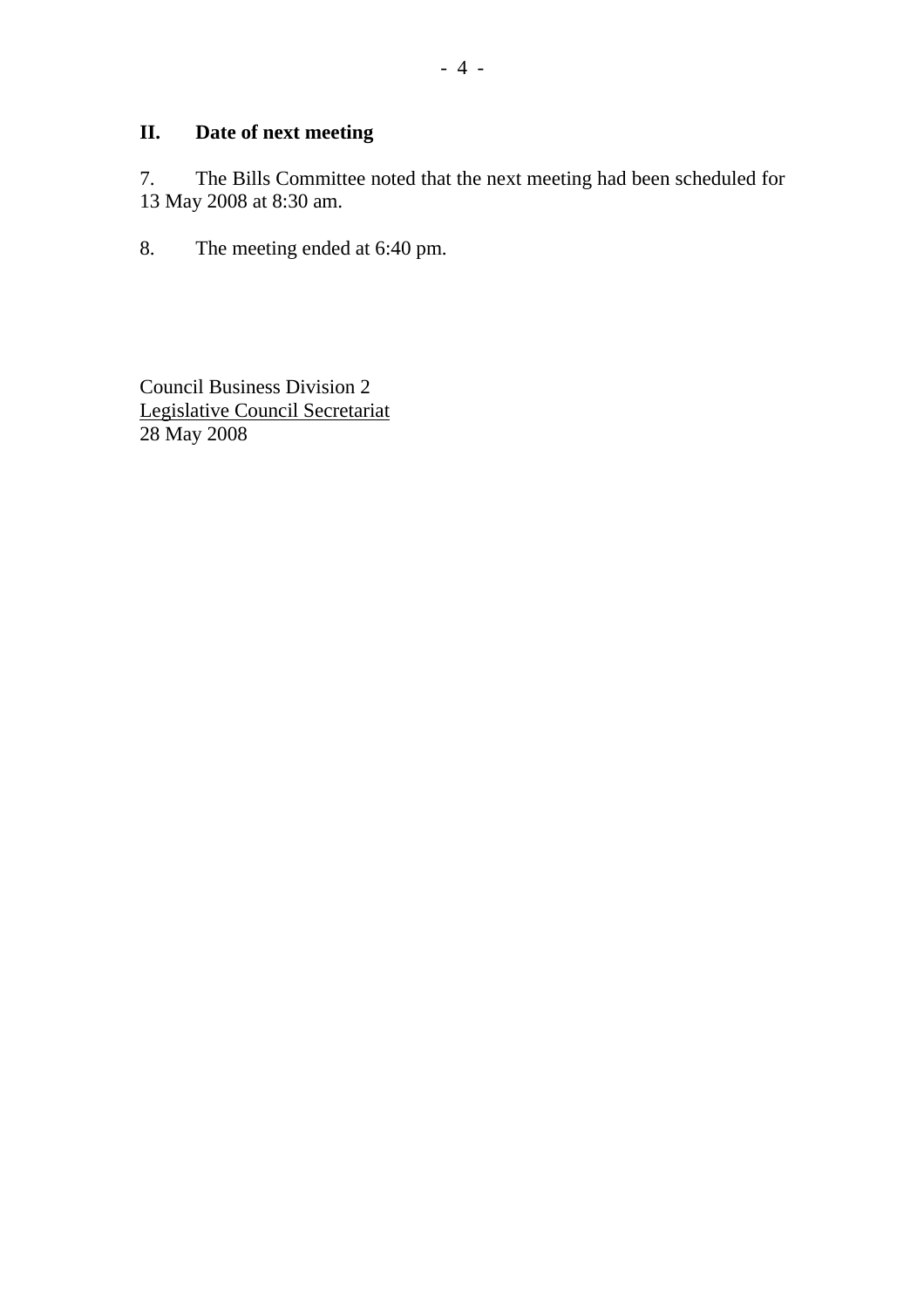### **Proceedings of meeting of the Bills Committee on Independent Police Complaints Council Bill on Thursday, 8 May 2008, at 4:30 pm in the Chamber of the Legislative Council Building**

| <b>Time marker</b>   | <b>Speaker</b>                                        | Subject(s)                                                                                                                                                                                                                                                                          | <b>Action</b><br><b>Required</b>                                                  |
|----------------------|-------------------------------------------------------|-------------------------------------------------------------------------------------------------------------------------------------------------------------------------------------------------------------------------------------------------------------------------------------|-----------------------------------------------------------------------------------|
| $000000 -$<br>000233 | Chairman                                              | Opening remarks                                                                                                                                                                                                                                                                     |                                                                                   |
| $000234 -$<br>000346 | $\overline{\text{Chairman}}$<br>Hon James TO<br>Admin | Examination of clause 6                                                                                                                                                                                                                                                             |                                                                                   |
| $000347 -$<br>002025 | Admin<br>Hon James TO<br>Chairman                     | Examination of clause 7;<br>paragraphs 13 and 14 of LC<br>Paper No. CB(2)1689/07-08(02);<br>draft of clause $7(1)(a)$ ; effect of<br>clause $7(1)(b)$                                                                                                                               | <b>Admin to review</b><br>clause $7(1)(a)$ in<br>relation to the word<br>"manner" |
| $002026 -$<br>002134 | Chairman<br>Admin                                     | Examination of clause 8                                                                                                                                                                                                                                                             |                                                                                   |
| $002135 -$<br>002708 | Admin<br>Chairman                                     | Examination of clause 9;<br>amendments to be proposed by<br>the Administration to confine the<br>scope of clause $9(b)$ and (c) to<br>complaints regarding the validity<br>or technicality of summons and<br>notice for the imposition of a<br>fixed penalty under any<br>enactment |                                                                                   |
| $002709 -$<br>003432 | Admin<br>Chairman                                     | Examination of clause 10;<br>paragraphs 2 to 5 of LC Paper<br>No. CB(2)1842/07-08(01);<br>paragraph 3 of LC Paper No.<br>$CB(2)1702/07-08(01);$<br>amendments to be proposed by<br>the Administration to clause 10                                                                  |                                                                                   |
| $003433 -$<br>003645 | Admin<br>Chairman                                     | Examination of clause 11;<br>paragraph 2 of LC Paper No.<br>$CB(2)1702/07-08(01);$<br>amendments to be proposed by<br>the Administration to clause 11                                                                                                                               |                                                                                   |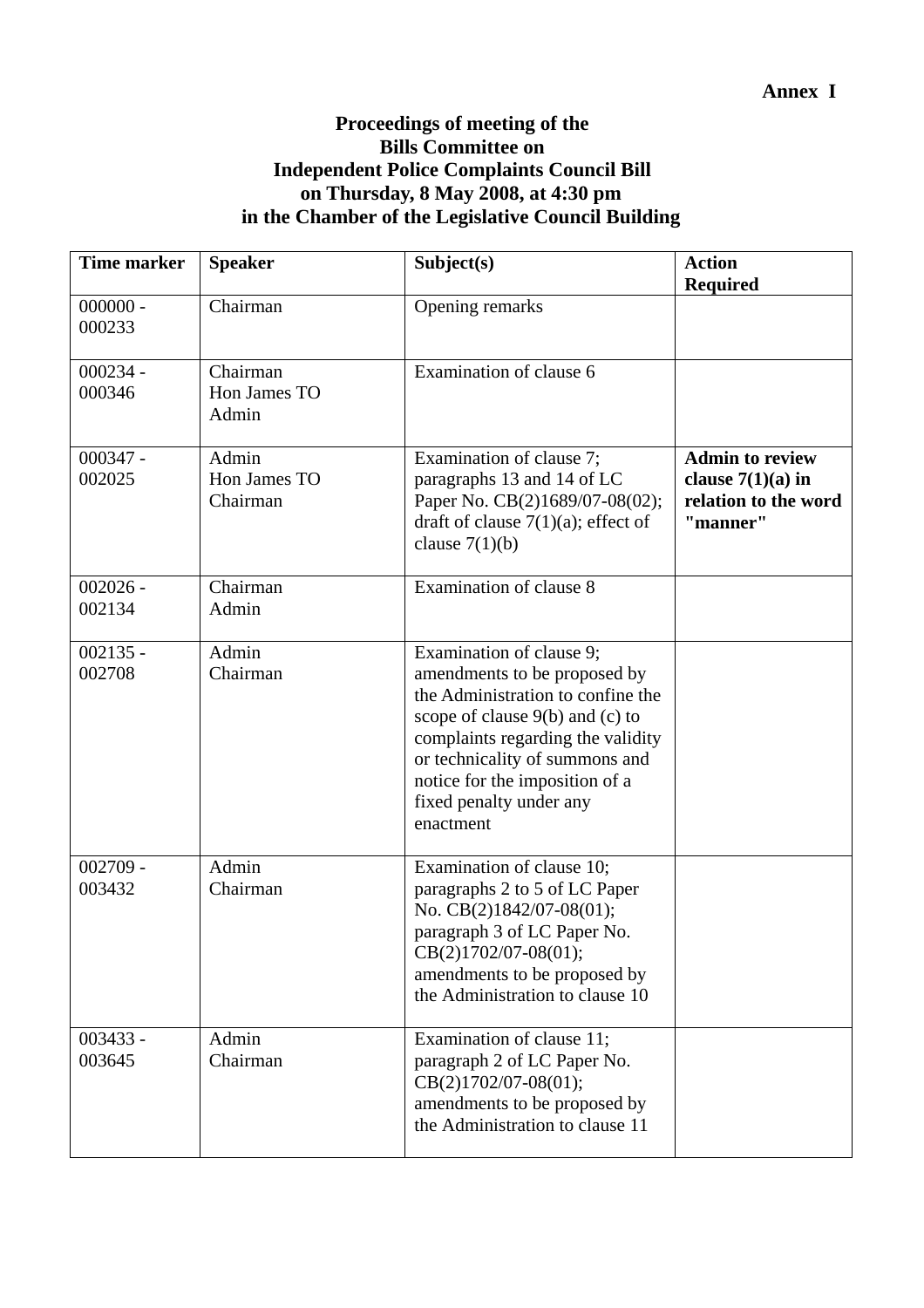| <b>Time marker</b>   | <b>Speaker</b>                                                                                           | Subject(s)                                                                                                                                                                                                                                                                                                                                                                                                                                                                                                                                                                                                                                                                                                                                                                                                                                                                                                 | <b>Action</b><br><b>Required</b>                                                                                                 |
|----------------------|----------------------------------------------------------------------------------------------------------|------------------------------------------------------------------------------------------------------------------------------------------------------------------------------------------------------------------------------------------------------------------------------------------------------------------------------------------------------------------------------------------------------------------------------------------------------------------------------------------------------------------------------------------------------------------------------------------------------------------------------------------------------------------------------------------------------------------------------------------------------------------------------------------------------------------------------------------------------------------------------------------------------------|----------------------------------------------------------------------------------------------------------------------------------|
| $003646 -$<br>004422 | Admin<br>Chairman<br>Hon Alan LEONG                                                                      | Examination of clause 12;<br>paragraph 3 of LC Paper No.<br>CB(2)1702/07-08(01);<br>amendments to be proposed by<br>the Administration to clause 12                                                                                                                                                                                                                                                                                                                                                                                                                                                                                                                                                                                                                                                                                                                                                        |                                                                                                                                  |
| $004423 -$<br>004735 | Admin<br>Chairman                                                                                        | Examination of clause 13                                                                                                                                                                                                                                                                                                                                                                                                                                                                                                                                                                                                                                                                                                                                                                                                                                                                                   | <b>Admin to consider</b><br>consolidating<br>clause 13 and the<br>definition of<br>"notifiable<br>complaint" in<br>clause $2(1)$ |
| $004736 -$<br>005059 | Admin<br>Chairman                                                                                        | Examination of clause 14;<br>paragraphs 11 and 12 of LC<br>Paper No. CB(2)1689/07-08(02)                                                                                                                                                                                                                                                                                                                                                                                                                                                                                                                                                                                                                                                                                                                                                                                                                   |                                                                                                                                  |
| $005100 -$<br>015935 | Admin<br>Chairman<br>Hon Alan LEONG<br>Hon James TO<br>Hon Mrs Selina CHOW<br>SALA1<br>Secretary of IPCC | Examination of clause 15;<br>whether the Independent Police<br>Complaints Council (IPCC)<br>should be empowered to require<br>the Commissioner of Police (CP)<br>to investigate a complaint he had<br>categorised as notifiable; whether<br>clauses 15 and 28 should be<br>amended to the effect that the<br>categorisation and classification<br>of a complaint would be<br>determined by IPCC and CP<br>could submit a report to the Chief<br>Executive, if he could not agree<br>with IPCC's categorisation or<br>classification of a complaint;<br>whether a statutory mechanism<br>should be established for the<br>automatic referral of any<br>disagreement between IPCC and<br>CP to the Chief Executive for a<br>determination; views of IPCC on<br>clause $8(3)$ and clause 15(3);<br>whether the arrangement under<br>clause 28 should be set out in<br>clause 15 and other relevant<br>clauses |                                                                                                                                  |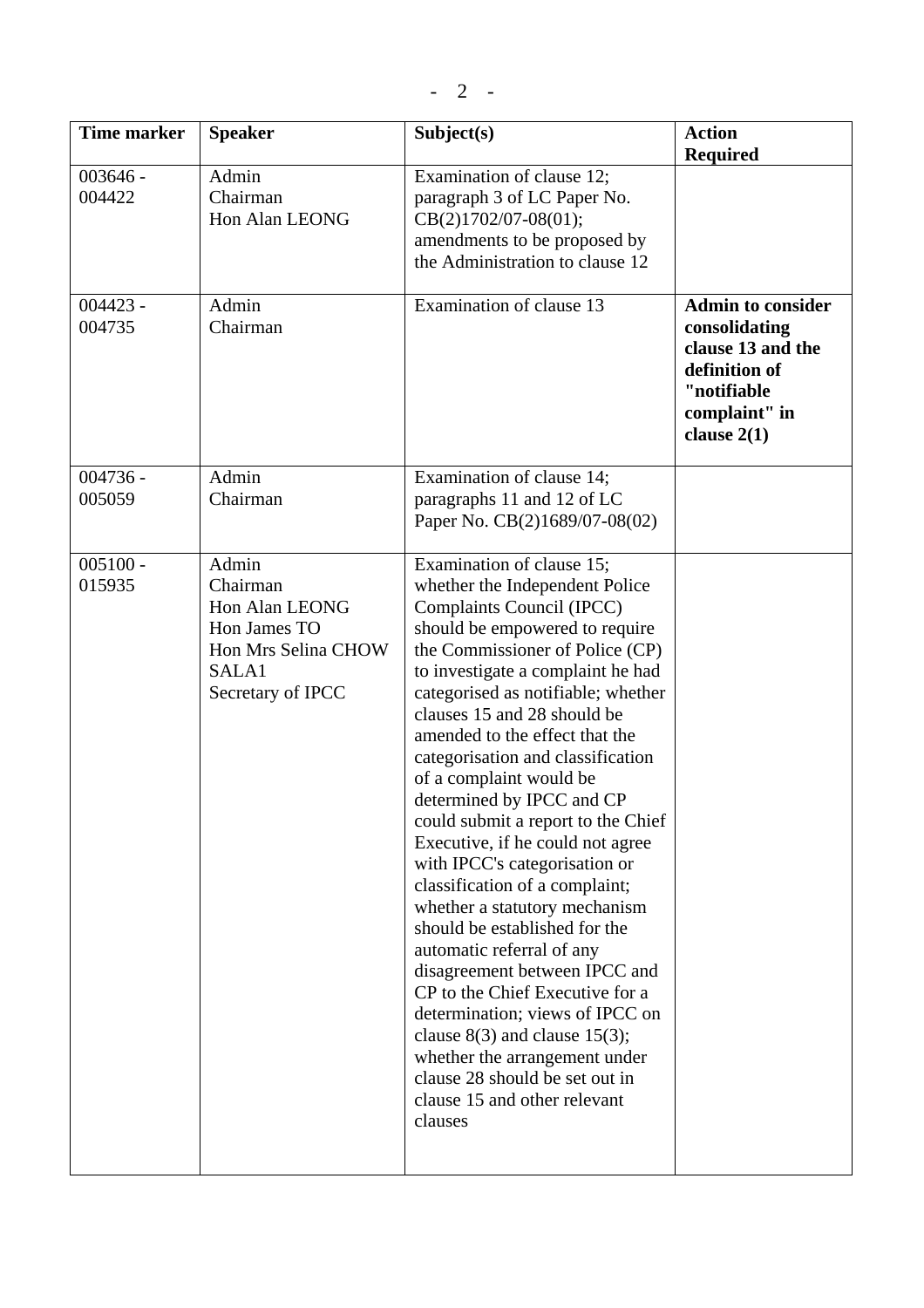| Time marker | <b>Speaker</b> | Subject(s)                        | <b>Action</b><br><b>Required</b> |
|-------------|----------------|-----------------------------------|----------------------------------|
| $015936 -$  | Admin          | Police's statement in response to |                                  |
| 020441      | Chairman       | the remarks made by the           |                                  |
|             | Hon James TO   | Chairman of IPCC at the meeting   |                                  |
|             |                | on 24 April 2008                  |                                  |

- 3 -

Council Business Division 2 Legislative Council Secretariat 28 May 2008